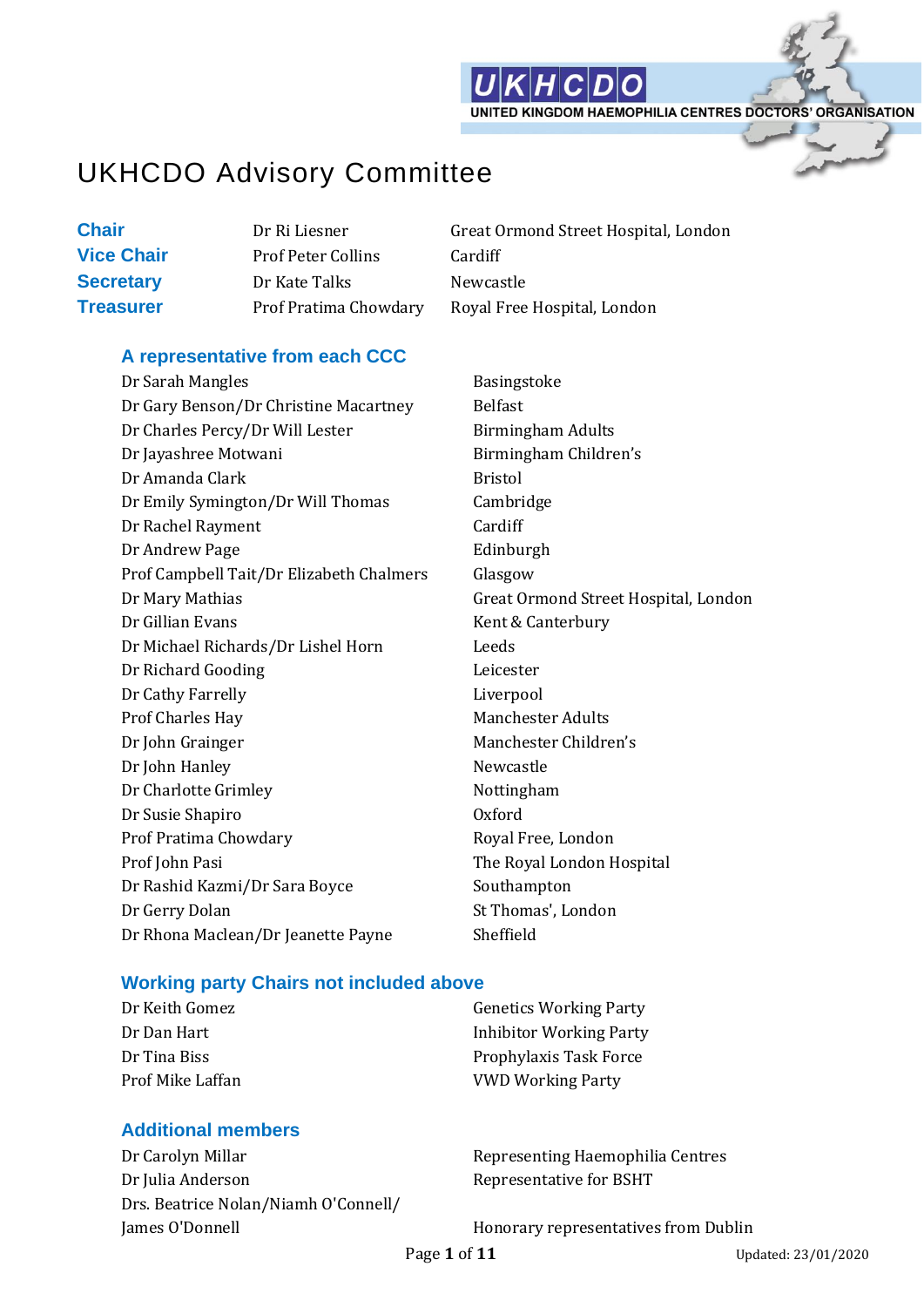

# Working Parties

### **Working party rules**

- 1. When a new Working Party is formed all UKHCDO members will be informed of the terms of reference and invited to nominate themselves or others to Chair or serve on the Working Party.
- 2. The Chair and executive of UKHCDO will appoint the Working Party Chair from those who have applied to join. Working Party Chairs should not have retired from clinical practice. An individual can only be the chair one Working Party at any one time. The Chair and executive of UKHCDO and the Working Party Chair will agree the Working Party membership jointly and this may include individuals who are not members of UKHCDO.
- 3. Working Parties may be for a fixed term or roll over continuously. The Advisory Committee will decide this.
- 4. Fixed term Working Parties are set up for a period of three years, after that they will either be given a one-year extension by the Advisory Committee, lie fallow or be re-formed for a further three years. If a one-year extension is granted then after that time they must either lie fallow or be re-formed for a further three years.
- 5. For Working Parties that roll over, the Chair of UKHCDO will repeat the invitation for applications to join the Working Party every three years. The Working Party Chair may be reappointed for a second term but an individual can only serve two terms as chair (total of 6 years).
- 6. The new or reappointed Chair and the Chair and executive of UKHCDO will review the membership including new and repeat applications. There is no limit to the duration of individual Working Party membership but, depending on the number of applications, it is expected that one third of the Working Party will change every three years. The Advisory Group should approve the new membership of the Working Party.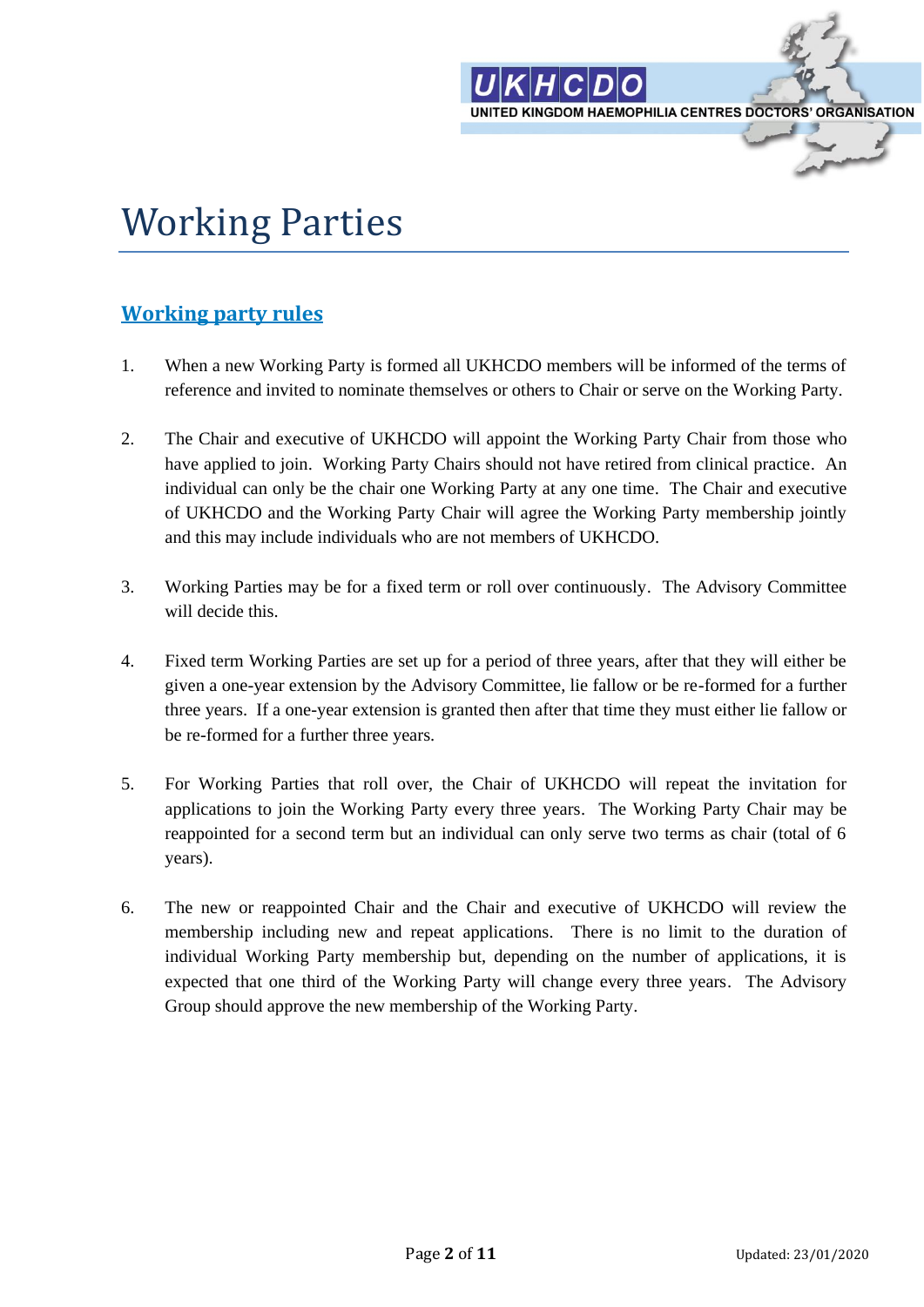

## Data Management Working Party (continuous)

### **Chair & Vice Chair of UKHCDO** Prof Peter Collins

#### **Membership**

Dr Rob Hollingsworth MDSAS Representative Barry Flynn **Patient representative** 

Will Horsley Commissioner Representative Prof Charles Hay **Director** (s) of the National Haemophilia Database Emma Franklin Haemophilia Nurses Association Representative David Stephenson Haemophilia Physiotherapists Group Representative Liz Carroll **Example 2** Haemophilia Society Representative Prof Peter Collins **Prof** Peter Collins **Representative of Wales** Dr Elizabeth Chalmers Representative of Scotland Dr Gary Benson Representative of N. Ireland

### **UKHCDO Working Party Chairs**

| Dr Susie Shapiro             | <b>Co-Morbidities Working Party</b>            |
|------------------------------|------------------------------------------------|
| Dr Keith Gomez               | <b>Genetics Working Party</b>                  |
| Dr Dan Hart                  | <b>Inhibitor Working Party</b>                 |
| Dr Will Lester/Vince Jenkins | Laboratory Working Party                       |
| Prof Pratima Chowdary        | Musculoskeletal Working Party/UKHCDO Treasurer |
| Dr Elizabeth Chalmers        | Paediatric Working Party                       |
| Dr John Hanley               | Peer Review Working Party                      |
| Prof Mike Laffan             | Von Willebrand Working Party                   |

#### **UKHCDO Executive Committee (that are not listed above)**

| Dr Ri Liesner | UKHCDO Chair     |  |
|---------------|------------------|--|
| Dr Kate Talks | UKHCDO Secretary |  |

### **Members of the NHD Nominated by the Director(s) of the National Haemophilia Database**

Lynne Dewhurst **Data Managers Forum / Working Party Secretary** Andrew McNally Ben Palmer Dr Hua Xiang Dr Martin Scott

UKHCDO Working Party Chair to send another Working Party Member as a representative if the Working Party Chair is unable to attend.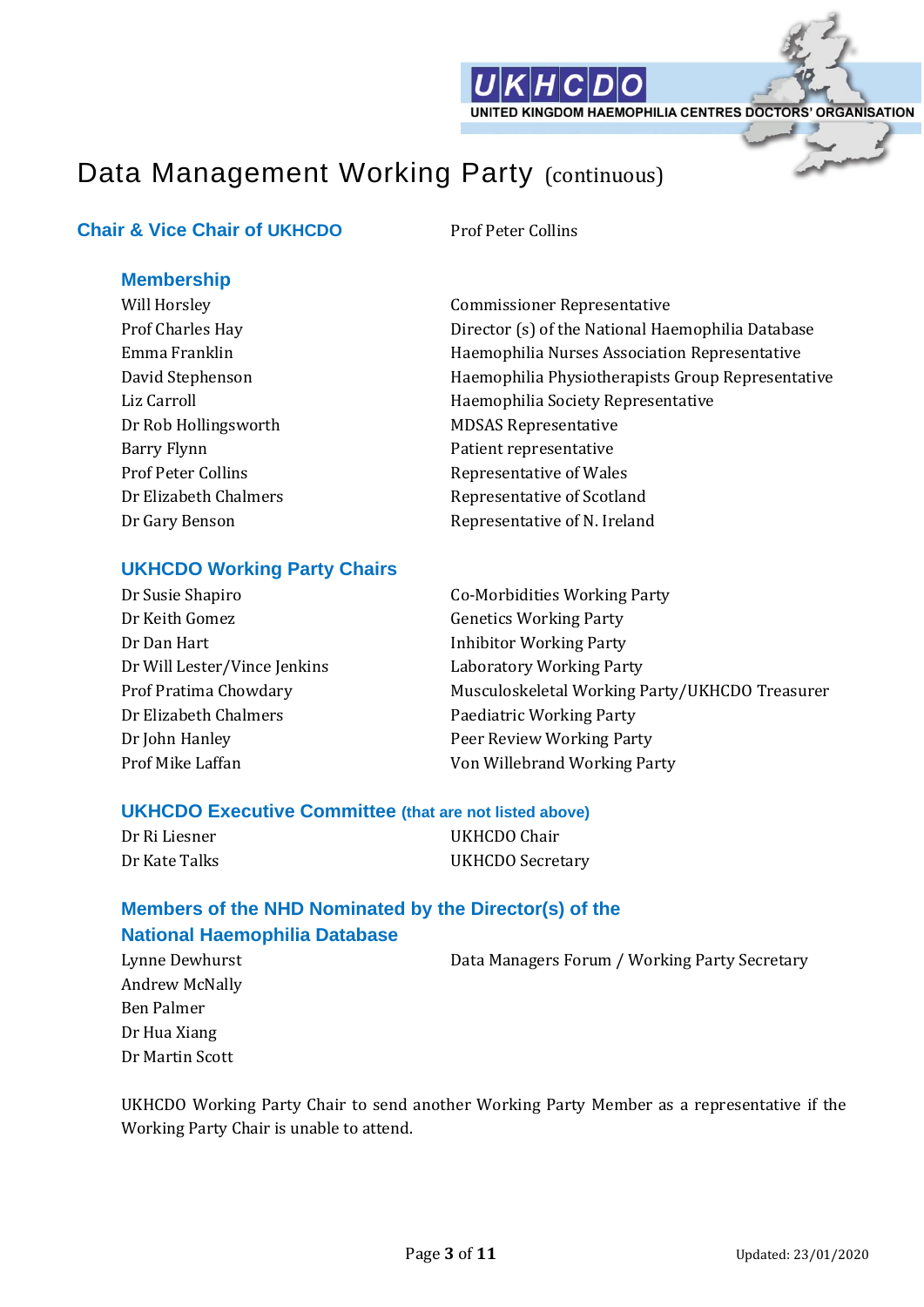

## Data Analysis Group (Est. March 2017)

**Co-Chair** Prof Peter Collins University Hospital Wales **Co-Chair** Prof Charles Hay Manchester Royal Infirmary **Secretary** Lynne Dewhurst **National Haemophilia Database** 

#### **Membership**

Dr Ryan Cheal Patient representative Dr Dan Hart Royal London Hospital Paul Sartain **Paul Sartain** Patient Representative David Stephenson Kent & Canterbury

Dr Elizabeth Chalmers Glasgow Children's Hospital Prof Pratima Chowdary Royal Free Hospital, London Simon Fletcher Churchill Hospital, Oxford Dr Georgina Hall John Radcliffe Hospital, Oxford Dr Ri Liesner Great Ormond Street Hospital, London Andrew McNally **National Haemophilia Database** Ben Palmer National Haemophilia Database Dr Martin Scott Manchester Royal Infirmary Dr Susie Shapiro Oxford University Hospital Dr Hua Xiang National Haemophilia Database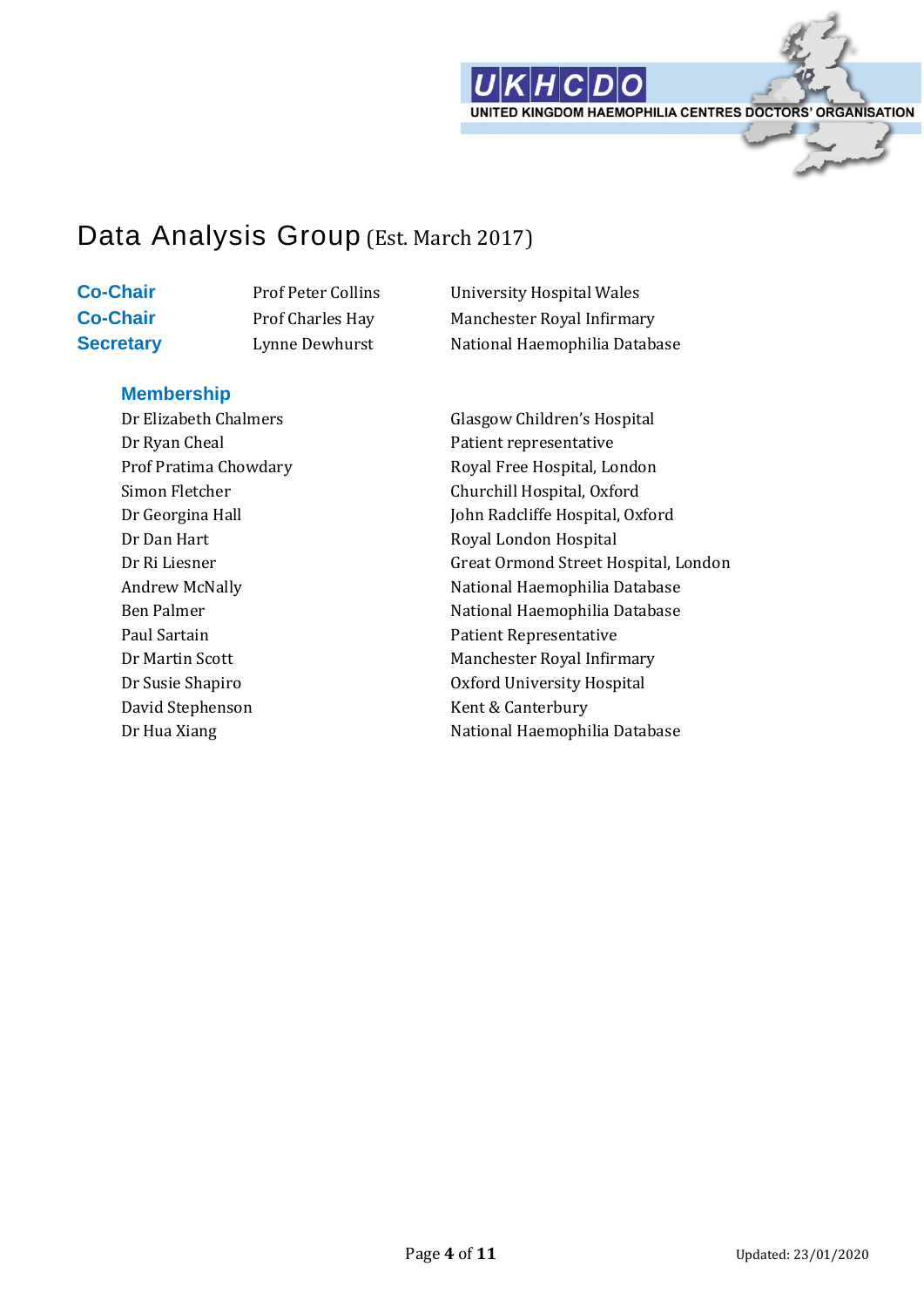

## Genetics Working Party (Est. 2017)

**Chair** Dr Keith Gomez Royal Free Hospital, London

#### **Membership**

Dr Nicola Curry Churchill Hospital, Oxford Dr Gerry Dolan St Thomas' Hospital, London Dr Steve Keeney MRI – representing Genetic Laboratory Network Prof Michael Laffan **Hammersmith Hospital** Megan Sutherland MRI – representing Genetic Laboratory Network

## Inhibitor Working Party (Est. July 2017)

### **Membership**

**Chair** Dr Dan Hart The Royal London Hospital **Secretary** Dr Kate Talks Royal Victoria Infirmary, Newcastle

Dr Elizabeth Chalmers Glasgow Children's Hospital Prof Peter Collins University Hospital Wales Dr Georgina Hall John Radcliffe Hospital, Oxford Prof Charles Hay Manchester Royal Infirmary Dr Ri Liesner Great Ormond Street Hospital, London Prof Mike Makris Sheffield Royal Hallamshire Ben Palmer National Haemophilia Database Dr Charles Percy Birmingham Queen Elizabeth Anne Riddell **Royal Free Hospital, London**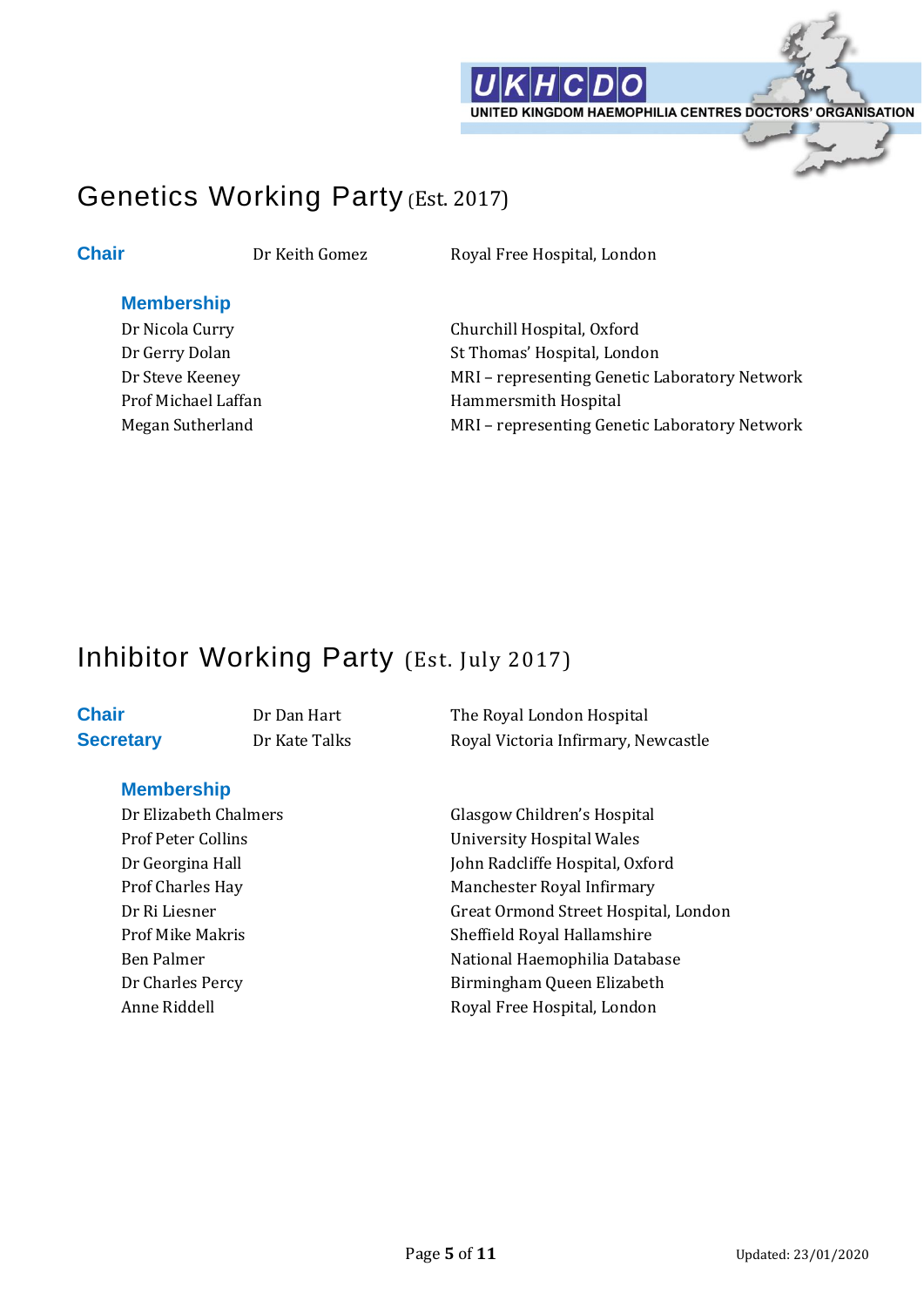

## Laboratory Working Party (Est. January 2018)

**Co-Chair** Dr Vince Jenkins Cardiff

**Co-Chair** Dr Will Lester Birmingham Queen Elizabeth

#### **Membership**

Annette Bowyer Sheffield Dr Elaine Gray NIBSC UK Dr Steve Kitchen Sheffield

Clive Burgess Great Ormond Street Hospital, London Dr Pratima Chowdary **Royal Free Hospital, London** Paul Murphy **Royal Victoria Infirmary, Newcastle** Sean Platton The Royal London Hospital Anne Riddell **Royal Free Hospital, London** 

## Co-Morbidities Working Party (Est. January 2020)

**Chair** Dr Susie Shapiro Dr Oxford University Hospital

#### **Membership**

Dr Gary Benson Belfast Cathy Harrison Sheffield

Dr Gillian Evans Kent & Canterbury Prof Charles Hay Manchester Royal infirmary Dr Rhona Maclean Sheffield Royal Hallamshire Prof Mike Makris Sheffield Royal Hallamshire Dr Sarah Mangles North Hampshire Hospital, Basingstoke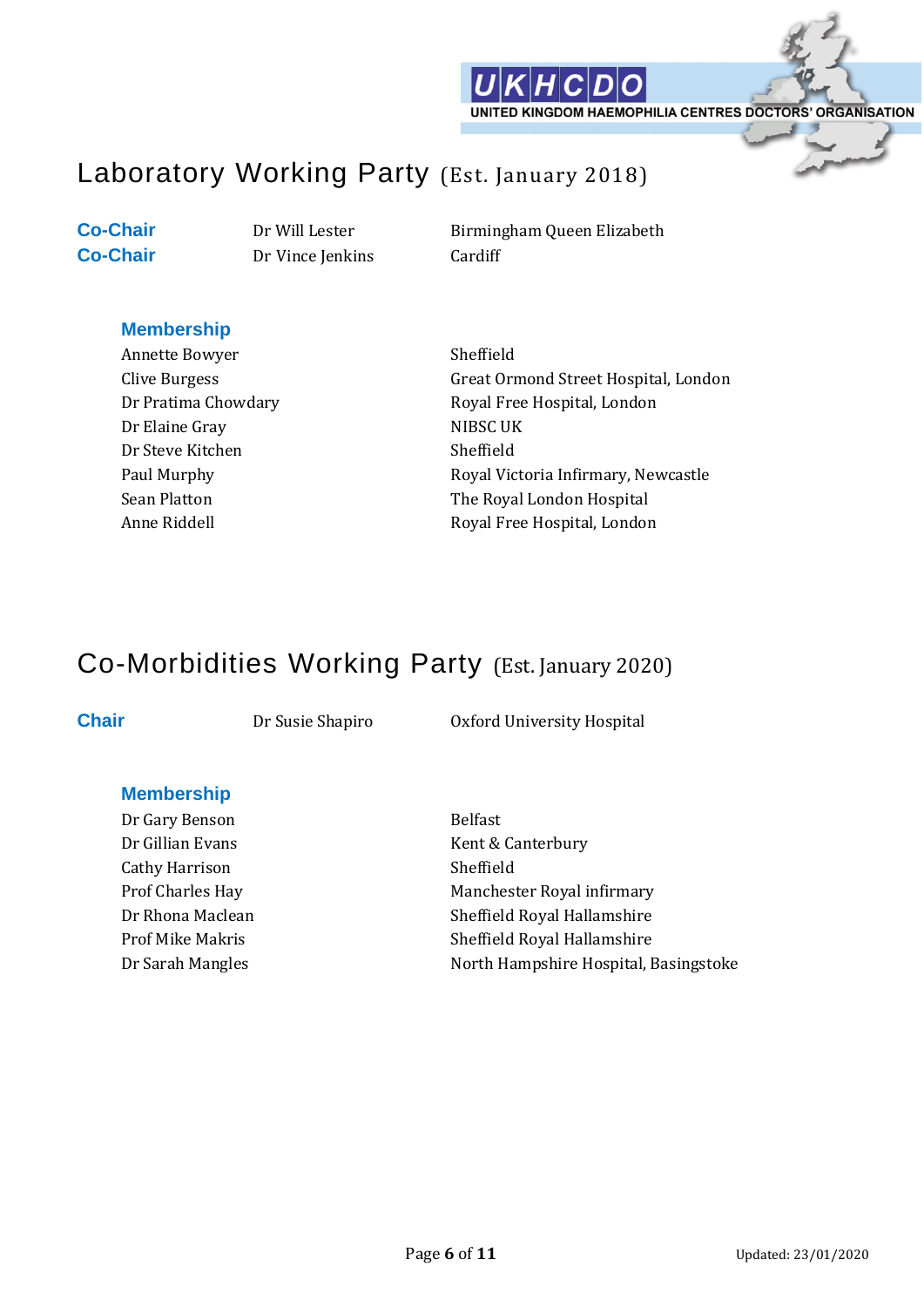

## Musculoskeletal Working Party (Est. January 2017)

**Chair** Prof Pratima Chowdary Royal Free Hospital, London

#### **Membership**

Dr Elizabeth Chalmers Glasgow Children's Dr Angela McKernan Royal Derby Hospital David Stephenson Kent & Canterbury

Melanie Bladen Great Ormond Street, Hospital Mr Peter Briggs **Royal Victoria Infirmary, Newcastle** Mr Stephen Classey St Thomas' Hospital, London Dr Desmond Creagh Royal Cornwall Hospital Dr Gerry Dolan St Thomas' Hospital, London Prof Simon Frostick Royal Liverpool University Hospital Mr Nicholas Goddard Royal Free Hospital, London Dr John Hanley **Royal Victoria Infirmary, Newcastle** Paul McLaughlin **Royal Free Hospital, London** Angela Westoby **Start Angela Westoby** St James' University Hospital, Leeds Anna Wells **Anna Wells** North Hampshire Hospital, Basingstoke

## Paediatric Working Party (Est. June 2017)

### **Membership**

**Chair** Dr Elizabeth Chalmers Glasgow Children's Hospital **Secretary** Dr Jeanette Payne Sheffield Children's Hospital

Dr Jayanthi Alamelu Guys & St Thomas Hospital, London Dr Neha Bhatnagar Churchill Hospital, Oxford Dr Tina Biss **Royal Victoria Infirmary, Newcastle** Dr Mary Mathias Great Ormond Street Hospital, London Dr Jayashree Motwani Birmingham Children's Hospital Dr Mike Richards St James' University Hospital, Leeds Dr Oliver Tunstall **Bristol Haematology & Oncology Centre**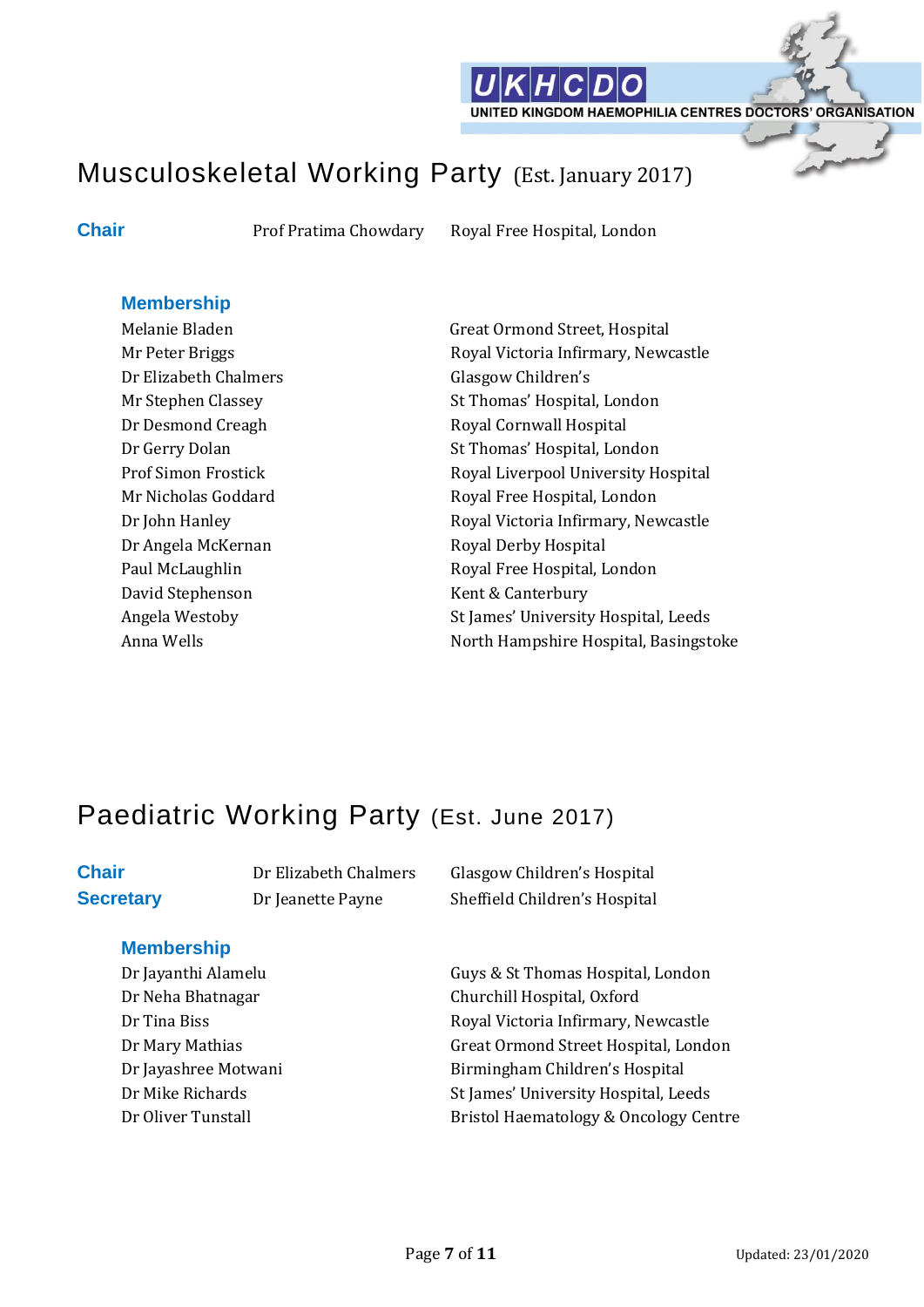

### Peer Review Working Party (Est. December 2016)

**Secretary** Dr Julia Anderson Edinburgh

**Chair** Dr John Hanley Royal Victoria Infirmary, Newcastle

#### **Membership**

Dr Gillian Evans Kent & Canterbury Dr Tim Nokes Plymouth Dr Anne Yardumian North Middlesex

Dr Tina Biss Royal Victoria Infirmary, Newcastle Dr Lishel Horn St James' University Hospital, Leeds Dr Ri Liesner Great Ormond Street Hospital, London Dr Rhona MacLean Sheffield Royal Hallamshire Dr Kate Khair Great Ormond Street Hospital, London Cathy Harrison Sheffield Children's Hospital Anna Wells **Anna Wells** North Hampshire Hospital, Basingstoke Helen Aiston North Hampshire Hospital, Basingstoke Sarah Bowman Sarah Bowman Sheffield Royal Hallamshire Liz Carroll **Example 2** Haemophilia Society Representative Graham Knight **Patient Representative** Rachael Blackburn WMQRS Representative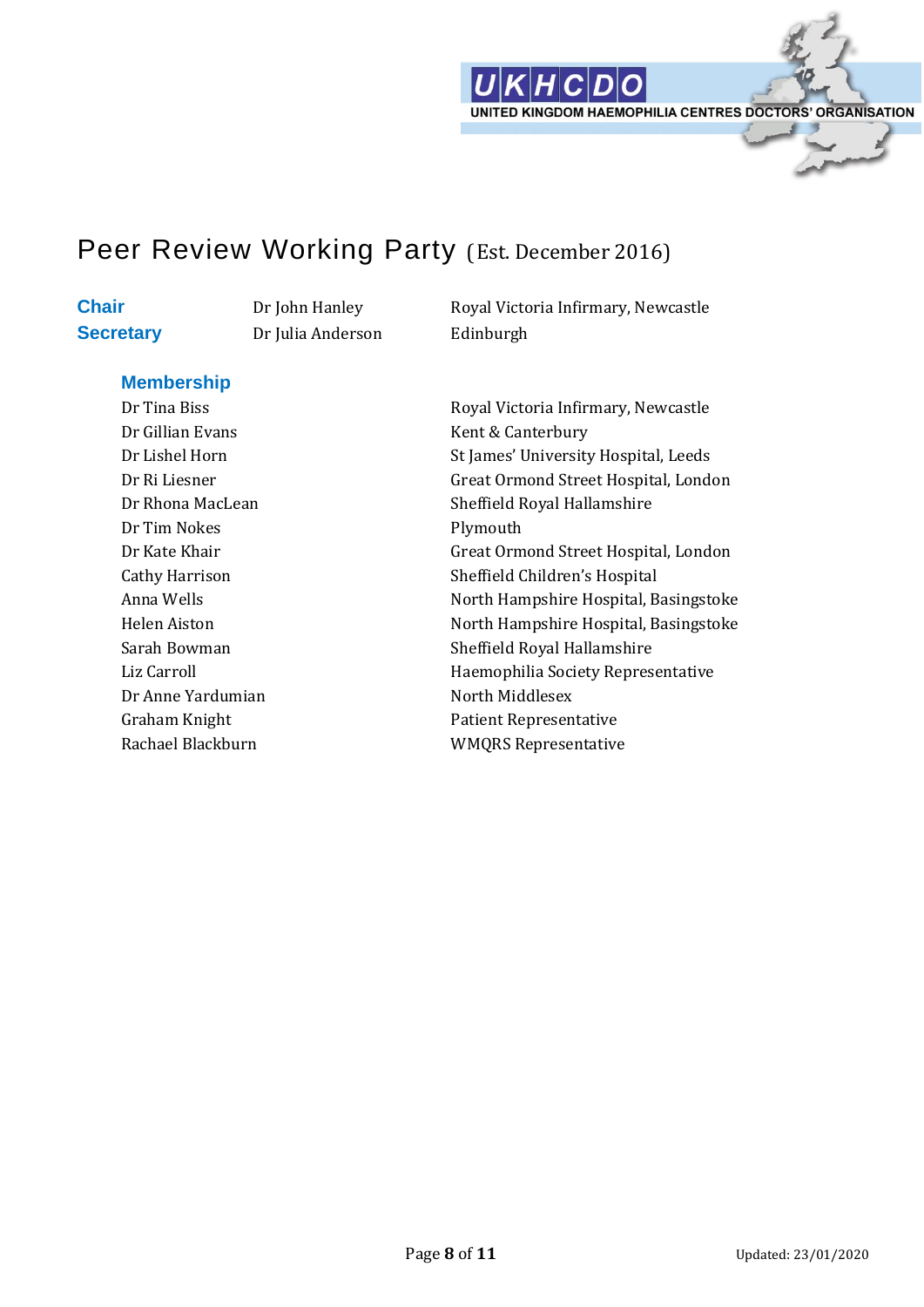

## Von Willebrand Disease Working Party (Est. August 2017)

**Chair** Prof Mike Laffan Hammersmith Hospital

#### **Membership**

Dr Vince Jenkins Cardiff Dr Henry Watson **Aberdeen** 

#### **In Addition**

Dr Rob Hollingsworth MDSAS

Dr Anne Goodeve Sheffield Children's Hospital Dr Keith Gomez Royal Free Hospital, London Dr Will Lester **Birmingham Queen Elizabeth** Dr Carolyn Millar Hammersmith Hospital Dr Susie Shapiro Churchill Hospital, Oxford Dr Thynn Thynn Yee Royal Free Hospital, London

Prof Charles Hay Manchester Royal Infirmary Lynne Dewhurst National Haemophilia Database Dr Tom Sharpe National Haemophilia Database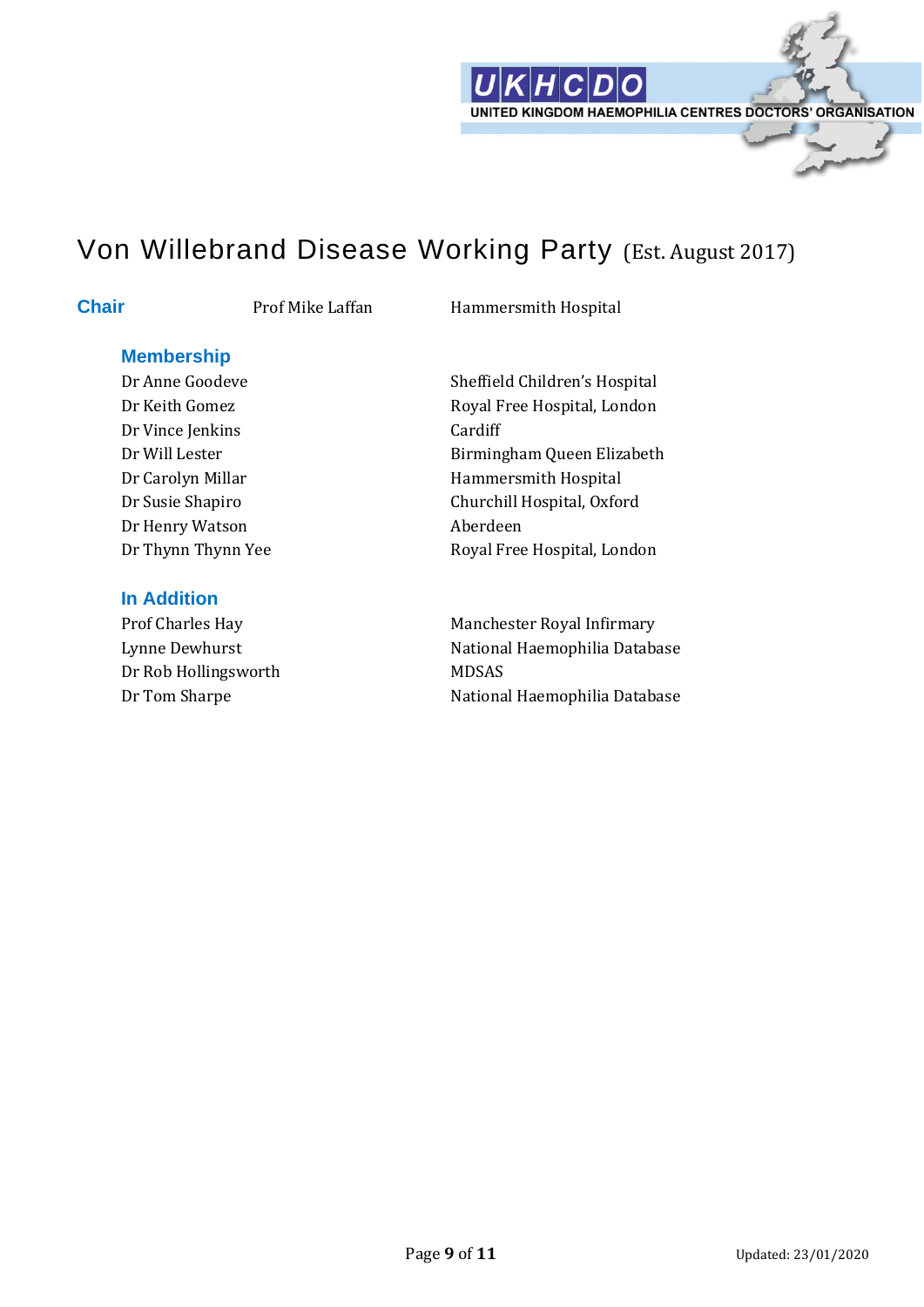

# Task Forces

### **Task Force rules**

- 1. Task Forces are set up to complete a clearly defined piece of work such as writing a guideline. The task should usually be completed within a year.
- 2. The UKHCDO Chairman will appoint the Task Force Chair who will agree proposed membership with him.
- 3. The Advisory Group needs to approve the terms of reference and the membership of the Task Force.
- 4. No Task Force should contain more than two Consultants from the same institution.
- 5. Task Forces must report on their progress to each Advisory Group meeting.
- 6. Task Force Chairs are responsible for ensuring the procedure for UKHCDO guidelines is followed or for obtaining permission from the advisory board not to follow the procedure.

## Gynaecology Task Force (Est. January 2018)

**Chair** Dr Nicola Curry Churchill Hospital, Oxford

### **Membership**

Dr Rezan Abdul Kadir **Royal Free Hospital, London** Dr Louise Bowles The Royal London Hospital Dr Jason Mainwaring **Bournemouth/Poole** Dr Bethan Myers Lincoln

Dr Gillian Lowe Birmingham Queen Elizabeth Dr Sarah Mangles North Hampshire Hospital, Basingstoke Dr Justin Clark **Birmingham Queen Elizabeth**